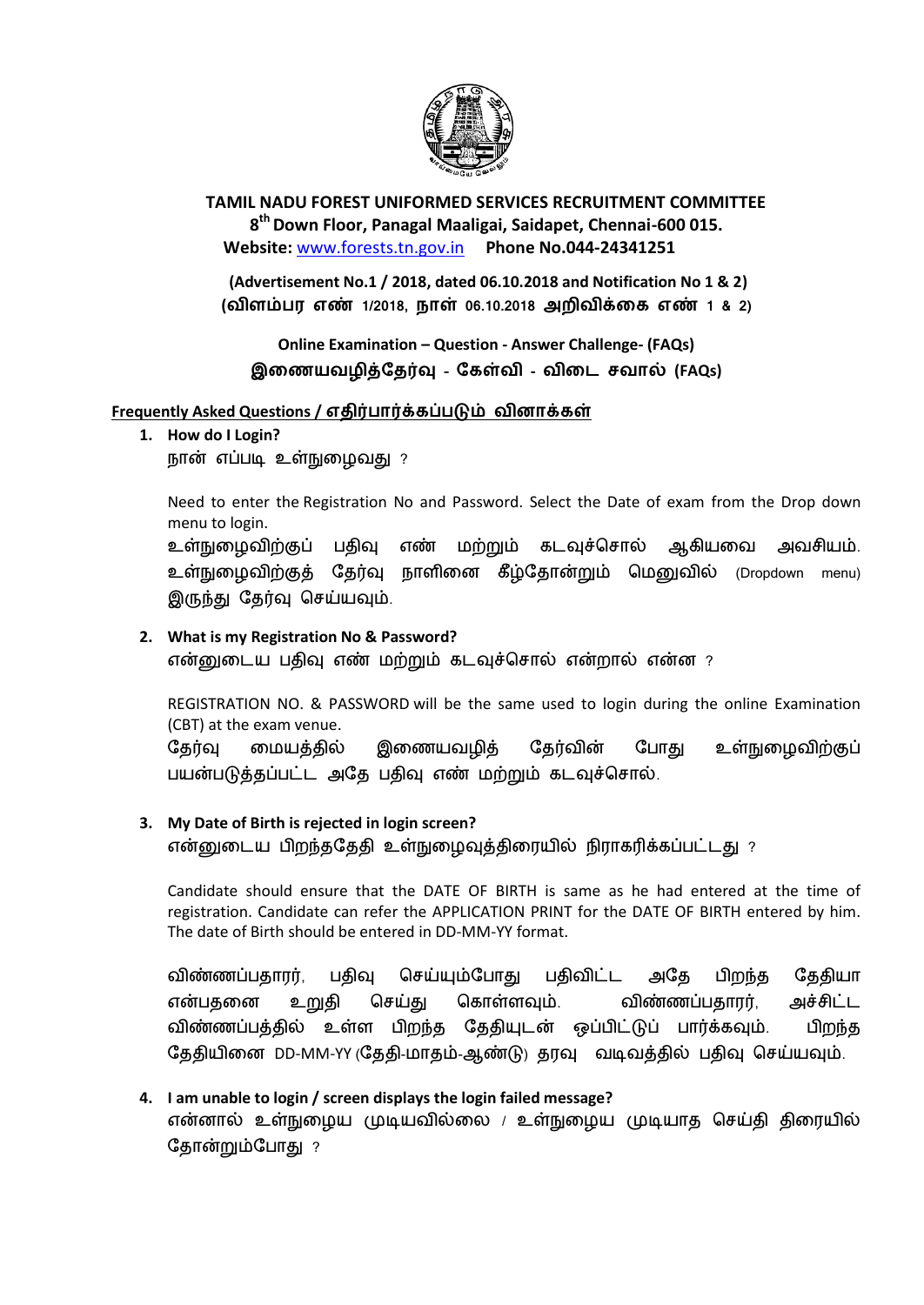Please check your entries in login screen. You should use REGISTRATION NO. & PASSWORD as received at the time of registration by displaying on the screen and also mailed to you in auto generated email acknowledgement. Also, make sure that you have chosen the Right date of Exam you had taken the exam.

. தயவு செய்து உள்நுழைவுத் திரையில் உள்ள பதிவுகளைச் சரிபார்க்கவும் கணினியால் உருவாக்கப்பட்டு விண்ணப்பிக்கும் போகு மின்னஞ்சல் மூலம் மற்றும் கடவுச்சொல் ஆகியவற்றை பெறப்பட்ட பகிவு எண் மட்டுமே பயன்படுத்த வேண்டும். மேலும் சரியான தேர்வு தேதி தேர்ந்தெடுத்துள்ளதை உறுதி செய்யவும்.

### **5. How to view my response and Correct answers**

நான் தேர்வு செய்த விடை மற்றும் சரியான விடைகளை எவ்வாறு பார்வையிடுவது?

On Login, Confirm that your details are in order. Select the Subject (in case of Multiple Subjects); to view the response sheet with your Questions, Options, your Response and Correct Answer. Click on VIEW button on top to view the Response sheet

உள்நுழைவில், உங்களுடைய விவரங்கள் வரிசைக்கிரமத்தில் உள்ளனவா என்பதை உறுதி செய்து கொள்ளவும். தேர்வுத் தாளில் உள்ள கேள்விகள், பதில்கள், உங்களுடைய பதில் மற்றும் சரியான பதில் ஆகியவற்றை பார்வையிட பாடத்தை (பல பாடங்கள் இருந்தால்) தேர்வு செய்யவும். பதில்தாளைப் பார்வையிடுவதற்கு மேலே உள்ள பார்வை (view) பொக்கானைக் கிளிக் செய்யவும்.

## **6. How to create/Submit Grievance to the Questions**

வினாக்களுக்குரிய குறைகளை எவ்வாறு உருவாக்குவது / சமர்ப்பிப்பது?

If you find that Correct Answer provided is Incorrect/ Question /Option, please make a note of the QID to raise your Grievance to it. At This time please make a note of QID.

To Raise Grievance, click on Create Tab. Select the Subject (in case of Multiple Subjects); You need to select which Subject, QID and Option to challenge.

- **Subject**
- **Grievance Question Id**

### **Grievance Option**

And then you need to click on "Proceed" Button to "Submit" the Grievance and Proceed with Payment Process.

### **\*\* Only Paid Grievance will be considered.**

Payment gateway will be through only available modes in the portal. Once the payment is done you will be able to view which QID you had challenged.

உங்களால் வழங்கப்பட்ட சரியான பதிலை தவறு என்றும் அல்லது வினாக்கள் தவறாகவோ அல்லது விருப்பங்கள் தவறாகவோ உள்ளதெனக் கண்டறிந்தால், தயவு செய்து மெ குறிப்பு உருவாக்கி உங்கள் குறைகளை எழுப்பலாம். மெ குறிப்பினை உருவாக்கி குறைகள் எழுப்புவதற்கு Create Tab ஐ கிளிக் செய்யவும்.